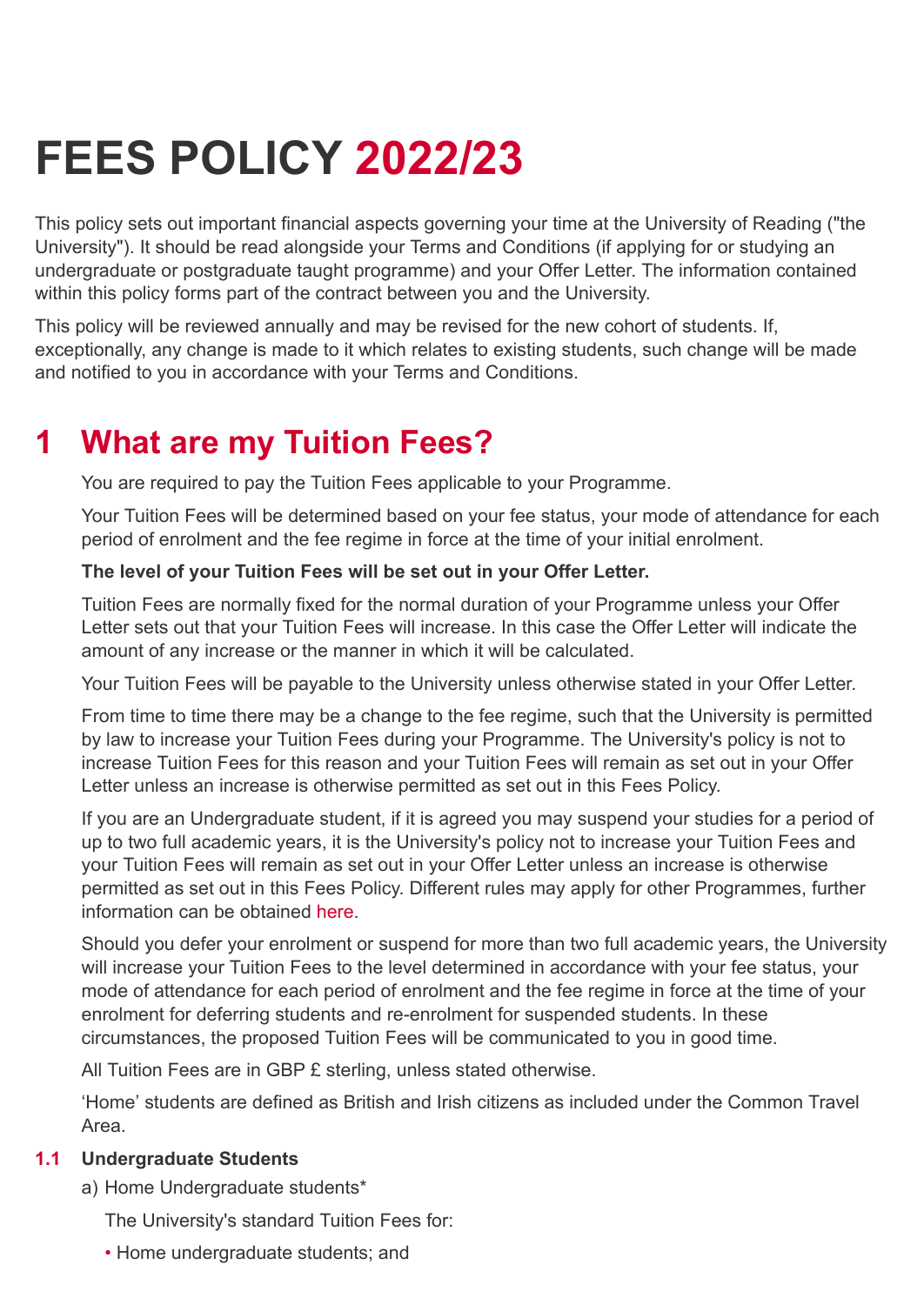Students on Postgraduate Teacher Training, MSc in Speech Language Therapy and Master • of Architecture Programmes

can be found [here](https://www.reading.ac.uk/essentials/money_matters/tuition-fees/fee-tables.aspx) and are set out in your Offer Letter.

The Tuition Fees apply to full time students and are pro-rated accordingly for part-time students.

These Tuition Fees are the maximum amount of Tuition Fees that an institution may charge, based on rules set by the UK Government.

b) Island Undergraduate Students

The University's Tuition Fees for Island undergraduate students can be found [here](https://www.reading.ac.uk/essentials/money_matters/tuition-fees/fee-tables.aspx) and are set out in your Offer Letter. The Tuition Fees apply to full time students and are pro-rated accordingly for part-time students.

The maximum amount of Tuition Fees an institution may charge is set by agreement with the relevant Island Government, which currently states that fees will not exceed the maximum fee cap set for Home undergraduate students.

This applies to students from Jersey, Guernsey and the Isle of Man.

c) International Undergraduate Students

The University's Tuition Fees for full time International Undergraduate students can be found [here](https://www.reading.ac.uk/essentials/money_matters/tuition-fees/fee-tables.aspx) and are set out in your Offer Letter. The Tuition Fees will be pro-rated accordingly for parttime students.

Equivalent or Lower Qualification (ELQ) Students d)

If you are a UK undergraduate student who already has a Higher Education qualification (regardless of the awarding institution) and who is now studying for an equivalent or lower qualification, you are unlikely to be entitled to Student Finance Authority funding to cover your Tuition Fees or living costs.

ELQ students who started their programme before 2012 may be charged a higher fee than those without a qualification. Students starting from 2012 onwards will be charged the same fees as UK students without qualification.

## **Postgraduate Taught ("PGT") Students 1.2**

Tuition Fees for PGT students are set for each cohort of the Programme, and may increase for new cohorts commencing the Programme each year.

a) Home PGT Students\*

The University's Tuition Fees for full and part-time Home PGT students can be found [here](https://www.reading.ac.uk/essentials/money_matters/tuition-fees/fee-tables.aspx) and are set out in your Offer Letter.

b) Island PGT Students

The University's Tuition Fees for full and part-time Island PGT students will not exceed the maximum fee set by the University for Home students. The Tuition Fees can be found [here](https://www.reading.ac.uk/essentials/money_matters/tuition-fees/fee-tables.aspx) and are set out in your Offer Letter.

This applies to students from Jersey, Guernsey and the Isle of Man.

c) International PGT Students

The University's Tuition Fees for full and part-time International PGT students can be found [here](https://www.reading.ac.uk/essentials/money_matters/tuition-fees/fee-tables.aspx) and are set out in your Offer Letter.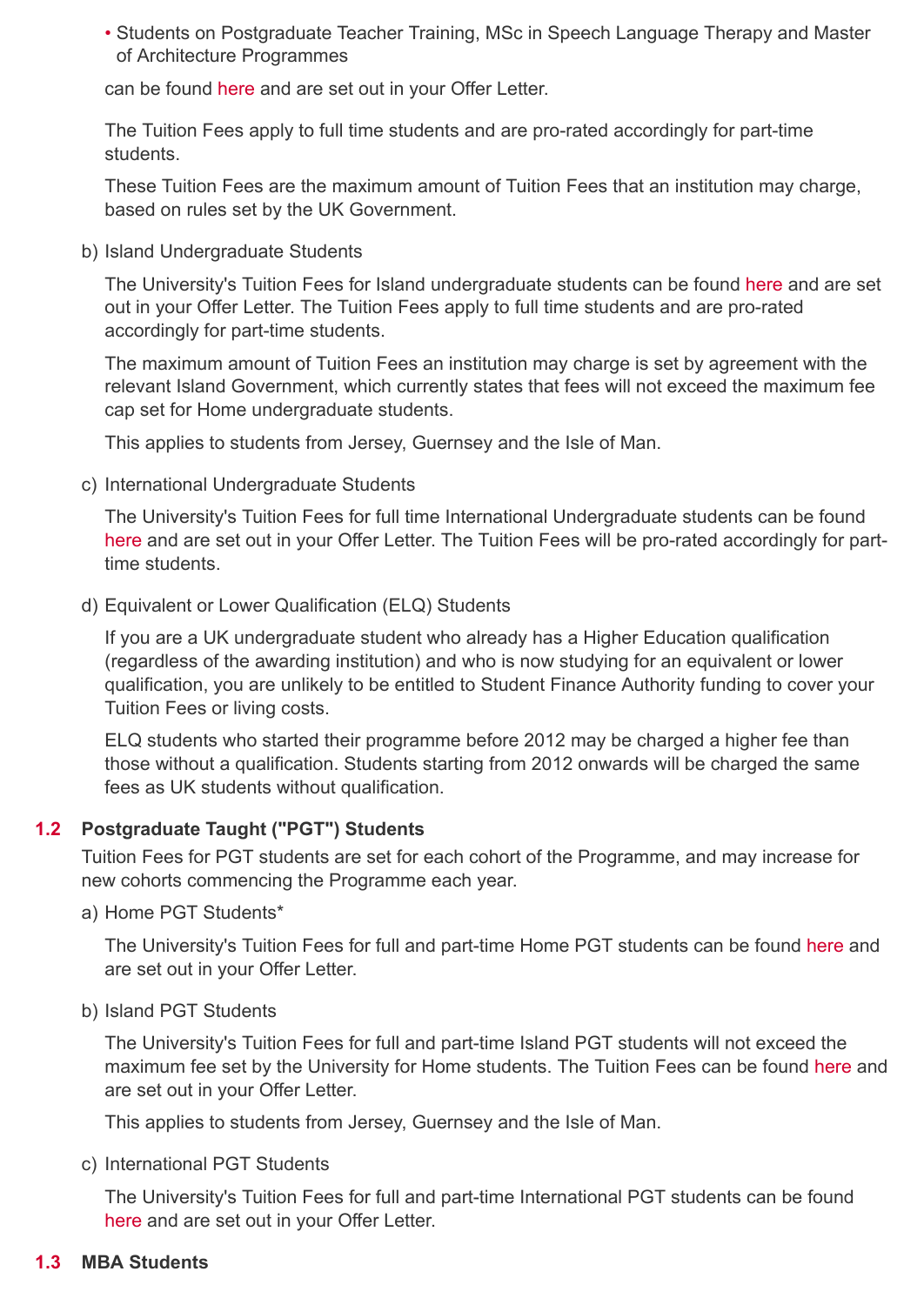The University's Tuition Fees can be found [here](https://www.reading.ac.uk/essentials/money_matters/tuition-fees/fee-tables.aspx) and are set out in your Offer Letter.

#### **Postgraduate Research ("PGR") Students 1.4**

The University's Tuition Fees for **new** postgraduate research students can be found [here](https://www.reading.ac.uk/essentials/Money_matters/Tuition-fees/Fee-Tables.aspx) in respect of international students and are set out in your Offer Letter.

The University's Tuition Fees for **continuing** postgraduate research students can be found [here](https://www.reading.ac.uk/essentials/money_matters/tuition-fees/fee-tables.aspx) and are set out in your Offer Letter.

Research Expenses/Supervisory Visit Fees are payable in addition to Tuition Fees for some doctoral research Programmes. If Research Expenses/Supervisory Visit Fees are payable then these will be set out in your Offer Letter.

The University aligns its Tuition Fees for home PGR Students with the levels set out by the UKRI, which are not published until the start of the year in which students will commence their studies. This means that the Tuition Fees published prior to that date will be indicative only and the University will increase Tuition Fees for PGR Students in line with the published UKRI Fees for new students. If you have accepted an offer from the University prior to the Tuition Fees being finalised, you will be notified of that in your Offer Letter and you will be provided with full information on Tuition Fees as soon as it is available.

#### **International Foundation Programme Students 1.5**

The University's Tuition Fees for International Foundation Programme students can be found [here](http://www.reading.ac.uk/ready-to-study/study/Subject-area/international-foundation-programme-ifp-ug.aspx) and are set out in your Offer Letter.

## **Part-time Students on Undergraduate and PGT Programmes 1.6**

If you are a part-time student you will have your part time Tuition Fees fixed at your point of entry for the normal duration of the Programme.

Part time students cannot register for more than 90 credits, or 75%, of a full time equivalent year. Tuition Fees are calculated according to the criteria shown below:

- If the charge is per year of study, it will cover the standard expected credits for the year: normally 60 for Undergraduates which is 50% of a full time programme or 90 for Postgraduate **Students**
- If a student takes less than the standard number of credits for their award in a year of study, the fee will be reduced to reflect the total number of credits taken in the year.
- If a student takes more than the standard number of credits for their award in a year of study, the additional module(s) will be charged at the appropriate credit rate.
- If the charge is based on the number of credits taken, the charge will be made based on the credits and will cover only those credits.

## **2 Fee status**

#### **What is my fee status? 2.1**

Your fee status is determined according to set criteria provided in regulations, and guidance, provided by the Government of the four countries of the UK: England, Scotland, Wales or Northern Ireland.

Further information is provided by the UK Council for International Student Affairs (UKCISA). These are set out on the UKCISA website, which is available [here](http://www.ukcisa.org.uk/Information--Advice/Fees-and-Money/Home-or-Overseas-fees-the-basics#layer-3834).

Applicants are able to request a review of the fee status indicated in their offer letter at any point prior to enrolling at the University. All requests from applicants for a review of fee status should be made by completing the Fee Status questionnaire as instructed in their offer letter.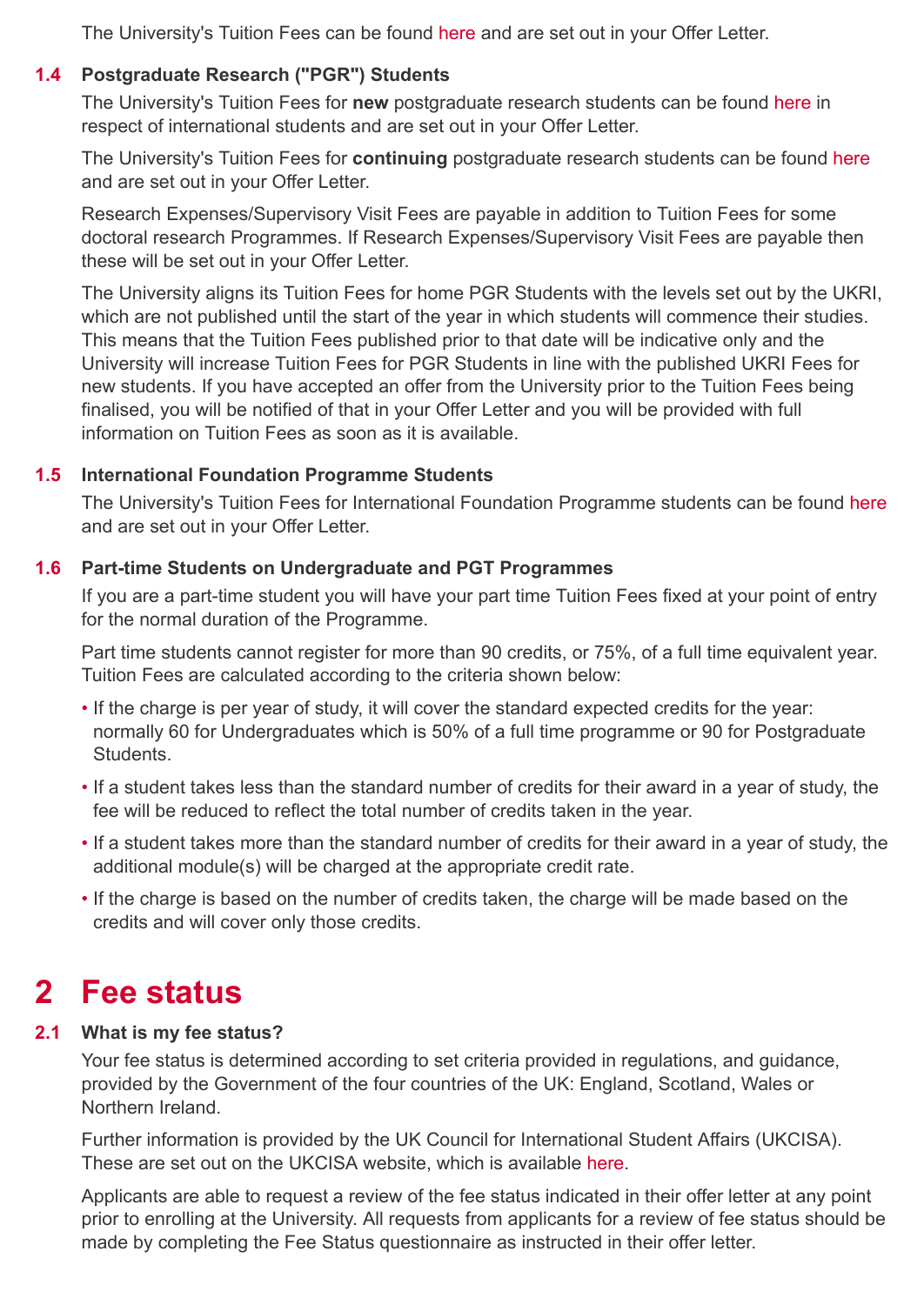## **Can my fee status change during my studies? 2.2**

An assessment of a student's fee status will apply for the duration of the programme, except in a small number of cases as indicated below, where it can be reviewed:

- You, or a relevant family member, obtains British nationality or settled status in the UK you may, depending upon your circumstances and rules in force at the time, be eligible for your fee status to be reviewed. You should seek advice from Student Finance. No refunds or credits for previous Tuition Fees paid in previous years will be considered.
- You, or a relevant family member, are granted refugee or humanitarian protection status part way through the Programme. In this circumstance your fee status will be reviewed and will normally be changed from the start of the next academic year of the Programme. However, if the status is changed from the start of the next academic year, no refunds or credits for Tuition Fees paid in previous years will be considered. Exceptionally, if the status is changed from the start of the Programme, you will be refunded any overpayment of Tuition Fees

A "relevant family member" is defined by the relevant fees regulations and the definition of it is found [here.](http://www.ukcisa.org.uk/cms_content_panel.aspx?id=3982) This definition is beyond the control of the University as it is set by the Government and as such the University accepts no liability for any changes to it.

These rules concerning fee status reflect the current legal position. Applications for changes in fee status after that date may also be subject to change.

In each of these categories additional definitions and restrictions may apply when reviewing your fee status. These will be explained at the time of any review.

All requests from current students for a review of fee status should be sent to the Student Fees Officer using the email address [studentfees@reading.ac.uk.](mailto:studentfees@reading.ac.uk)

### **Will the University increase my fees? 3**

The University will not increase Tuition Fees during the course of an academic year.

The University will not normally increase Tuition Fees during a Programme, except as set out in section 1 of this policy.

## **Will my fees change if I agree changes to my 4 studies?**

## **4.1 Withdrawing or suspending your studies**

Undergraduate students and postgraduate taught students a)

If you suspend or withdraw your studies, you will be liable for Tuition Fees in accordance with the table applicable to your start date:

| If your Programme starts at the commencement of the Autumn Term,<br>termination between the following dates: |       |
|--------------------------------------------------------------------------------------------------------------|-------|
| Up to and including Monday of week 4 of the Autumn Term                                                      | $0\%$ |
| From Tuesday of week 4 of the Autumn Term up to and including Monday of Week<br>3 of the Spring Term         | 25%   |
| From Tuesday of week 3 of the Spring Term up to and including the day before the<br>start of the Summer Term | 50%   |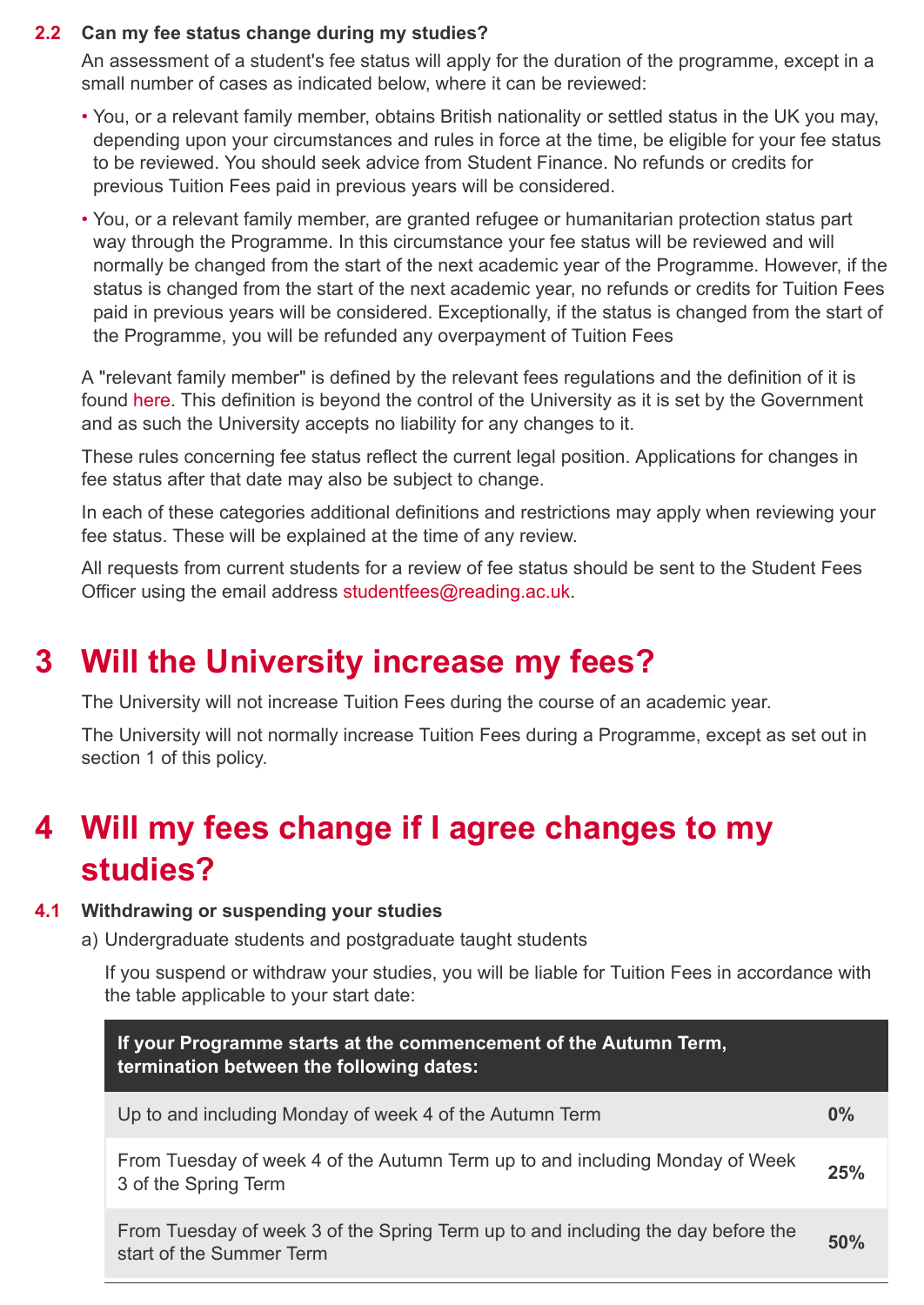| If your Programme starts at the commencement of the Autumn Term, |
|------------------------------------------------------------------|
| termination between the following dates:                         |

| From day 1 of week 1 of the Summer Term onwards |  |
|-------------------------------------------------|--|
|-------------------------------------------------|--|

## **If your Programme starts at the commencement of the Spring Term, termination between the following dates:**

| Up to and including Monday of week 4 of the Spring Term                                                      | 0%   |
|--------------------------------------------------------------------------------------------------------------|------|
| From Tuesday of week 4 of the Spring Term up to and including Monday of Week 3<br>of the Summer Term         | 25%  |
| From Tuesday of week 3 of the Summer Term up to and including the day before<br>the start of the Autumn Term | 50%  |
| From day 1 of week 1 of the Autumn Term onwards                                                              | 100% |

If your Programme is of less than one year's duration or commences at a different date to the tables set out above, you should contact the relevant Support Centre or, for Henley Business School students studying at Greenlands, the Programme Administration Team, for details of the dates that are relevant to your Programme.

For those on the International Foundation Programmes starting in September or January you will be liable for Tuition Fees in accordance with the table applicable to your start date, as above. If your programme starts at a different date please contact Student Finance for further information.

If you suspend and then wish to return to the University on a date outside the academic year in which you suspended, your Tuition Fees will remain as set out in your Offer Letter unless an increase is otherwise permitted as set out in this Fees Policy.

If you are returning from suspension and were charged for, but did not take, the original assessment, you will not be required to pay a further Tuition Fee for that assessment unless you are also receiving or entitled to receive further teaching. This does not apply to students who have taken the original assessment and are taking a resit.

If a discount has been applied to your Tuition Fees, and you subsequently suspend your studies and return to the University on a date outside the academic year in which you suspended, the unused element of the discount (i.e. the proportion of an academic year for which you were suspended) will be available for the year in which you return to the University. For example, if you suspend and in line with the table above, you are only liable for 50% of the fees in the year you suspend, you will be able to carry over the remaining 50% of the discount to the year in which you return.

PGR students b)

If you suspend your studies then your Tuition Fees will be reduced pro-rata for the equivalent period of time. When you resume your studies further Tuition Fees will be charged, your Tuition Fees will remain as set out in your Offer Letter unless an increase is otherwise permitted as set out in this Fees Policy.

If you withdraw from your studies then your Tuition Fees will recalculated pro-rata rounded up to the nearest month.

## **4.2 Part Time Programmes Running Over Multiple Years**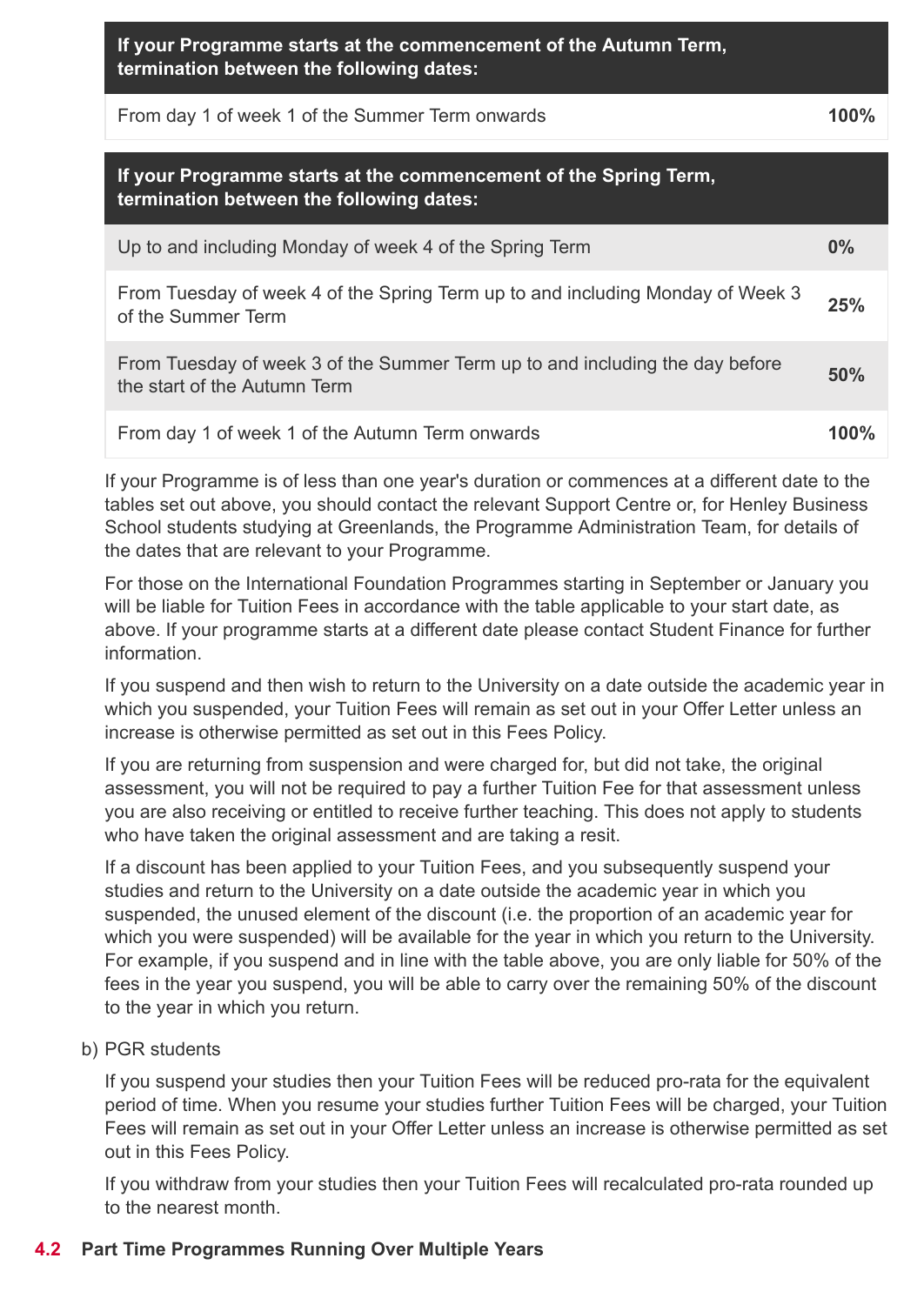For Student Finance Authority funded undergraduate programmes, the maximum fee cap for home students is set by the Department for Education and may be subject to change each year.

Any whole duration fee published will be done so on the assumption that all modules are passed first time and that any progression does not include a break in study or suspension.

Where students are required to retake modules additional fees may be due.

#### **Mode Shift and Module Credit Fee Charging 4.3**

Sometimes students on full time awards may switch to a part time equivalent.

If you change your mode of attendance in this way, rather than transferring between programmes, you can defer the charges for any module(s) not taken (but paid for as part of a whole award or year fee) until you are able to take the module(s) as part of the part time award.

Refunds in respect of modules where you commenced study and subsequently withdrew will be subject to the provisions of the standard refund provision, as set out in paragraph 11 of this policy.

## **Fee Variation for Alternative Study Patterns on Standard Awards 4.4**

Sometimes it will be necessary for students to change how they study their awards either by taking fewer modules or by taking more. Depending on the mode of attendance and programme of study this may result in additional fee charges or a reduction in fees.

If a change results in a student studying fewer than the standard credits:

- If the original charge is per award or per year the fee will be reduced if the total number of credits taken drops below the threshold for full time status.
- If the original charge is by credit, the fee charged will be reduced to reflect the number of credits actually taken.

In all cases where students have commenced study on a module and withdraw from it as part of the change in mode of study, a partial charge for the withdrawn module may be charged.

#### **Undergraduate Students Switching from Honours to Non-Honours Awards 4.5**

There is no reduction in the fee if you opt to change to a non-honours award.

### **Tuition Fee Loans 5**

If you are a UK student on a designated undergraduate or Post Graduate Teacher Training, MSc in Speech and Language Therapy or Master of Architecture Programme you may be eligible for a Tuition Fee loan ("the Loan") from the relevant Student Finance Authority ("the Authority").

You are responsible for entering the correct Programme and fee information when applying for a Loan from the relevant Authority.

It is your responsibility to apply for a Loan for each year of study, in a timely manner and for the correct Programme, programme year and amount, and to inform the Authority of changes to your household circumstances.

During online registration, if you are being funded through an Authority, you must follow the instructions on the sponsorship screen to ensure that the University can manage collection of your Tuition Fees.

However, please note that the University is required to adhere to a final assessment on eligibility and entitlement to a Loan made by the Authority. Regardless of University provisions, policy and regulations, all students in receipt of funding from Student Finance are ultimately subject to the provisions of the Student Support Regulations in regards to maximum funding and maximum number of repeat years.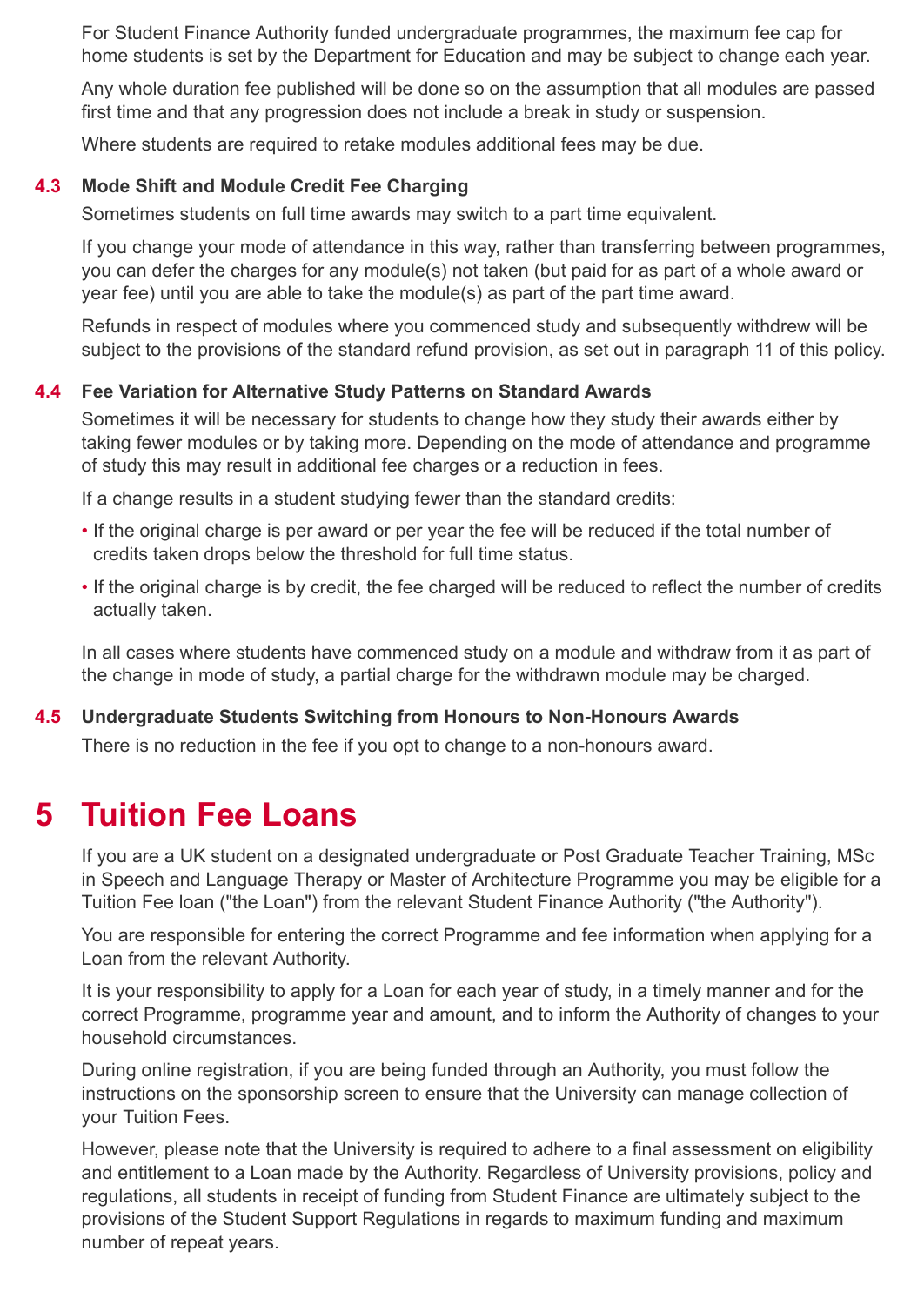If, by the date of registration, you are waiting for confirmation of your Loan from the Authority or after the date of registration your application for a Loan is rejected, you should contact Student Financial Support [\(studentfunding@reading.ac.uk\)](mailto:studentfunding@reading.ac.uk) as soon as possible to discuss your options.

Postgraduate master's students who are a UK national or have EU settled status or indefinite leave to remain may also be eligible for a loan. Please see the UK Government website for more details here: https://www.gov.uk/masters-loan.

### **When do I pay? 6**

You must pay your Tuition Fees in full at or before registration unless the following applies to you:

- You are receiving a loan from one of the Student Finance Authorities; or
- You have provided evidence of sponsorship from an approved sponsor; or
- You are eligible to pay the tuition fees in instalments (please see below); or
- Alernative payment arrangements are set out in your Offer Letter.

If you pay by module, you must pay the relevant module fee before or at registration.

#### **Payment by instalment 6.1**

You may pay your Tuition Fees to the University, or to the institution as stated in your Offer Letter, in two equal instalments if all of the following conditions apply:

- You are charged the full amount of the Tuition Fee at the start of your Programme (i.e. you are not billed by module); and
- the amount of the Tuition Fees owed at enrolment is greater than £2,000 per year; and
- your Programme runs for longer than 10 weeks.

If this applies to you, the instalments must be paid as follows:

First instalment - Before or at registration at the latest

Second instalment - The first day of the second term

You may pay your Tuition Fees to the University in three instalments if one of the following conditions applies:

- Your Tuition Fees are paid through a U.S. Direct Loan which is disbursed in three instalments; or
- Your Tuition Fees are funded by the Student Loans Company as a Postgraduate Loan.

Any reductions to your Tuition Fees, for example because you are eligible for a discount, fee waiver scholarship and/or prize, the reduction will be applied to the whole amount of your Tuition Fee, and then the amount of each instalment calculated. This means that reductions will be spread equally across both Tuition Fee instalments.

#### **Payment following transfer from another institution 6.2**

If you have an approved Tuition Fee Loan and transfer to the University following enrolment at a different institution, the University will expect to receive Tuition Fee funding from the start of the next liability period following the transfer in accordance with the relevant updated table at paragraph 4.1 of this Policy.

### **How do I pay? 7**

Full or partial payment of fees can be paid by one or more of the methods below:

• As part of the online enrolment process via your University portal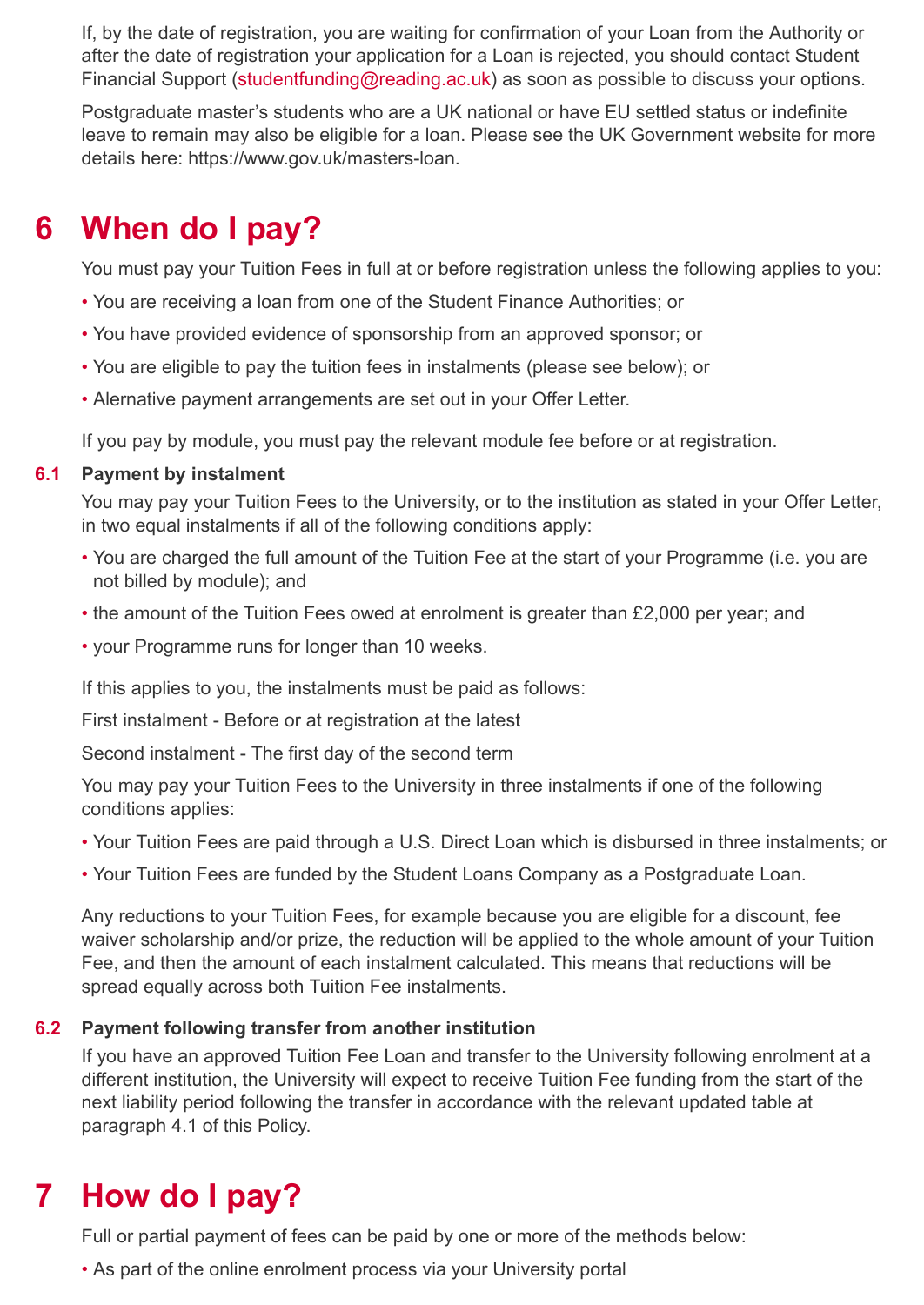- By credit or debit card or PayPal online [www.webpay.reading.ac.uk/studentpayments](https://www.webpay.reading.ac.uk/studentpayments)
- By GBP (£) Sterling cheque (drawn on a UK bank and made payable to the 'University of Reading', with the student name, student number and programme on the reverse). Cheques can be posted to the address on the Finance pages of the University website.
- International Funds Transfer please see [here](https://student.globalpay.wu.com/geo-buyer/readinguni#!/).
- Sponsorship.

The following link provides further information regarding all payment methods: [https://www.reading.ac.uk/en/finance/information-for-students/payment-of-fees.aspx.](https://www.reading.ac.uk/en/finance/information-for-students/payment-of-fees.aspx)

If you experience difficulties in paying by any of the above methods you must contact the Receipts Office immediately. The Receipts Office will be able to advise on alternative ways to submit payment and can be contacted at [receipts@reading.ac.uk](mailto:receipts@reading.ac.uk).

Your Tuition Fees may be paid by a third party. It is a condition of the University accepting payment by a third party that you consent to the University contacting the original payer concerning matters relating to your Tuition Fees, including to process refunds.

Normally the University will invoice Tuition Fees in GB sterling. In certain circumstances the University may raise a fee note in another currency. Where it does so the Tuition Fees must be paid in that currency. If a different currency is used to pay a fee then the University reserves the right to refuse to accept such payment. It will not be liable for any exchange differences that may arise under any circumstances and you will have to reimburse any such costs to the University. It also reserves the right to levy an administrative fee of £100 to cover any extra costs that may arise in dealing with such a receipt.

#### **Allocation of money paid against money owed 7.1**

During your time at the University, you may owe money for a number of different things, such as Tuition Fees, accommodation fees or Additional Fees (for example, payment for field trips).

When you pay money to the University, by any of the mechanisms set out above, you may, if you wish, indicate what the money paid is for. For example, although you have outstanding Tuition Fees, you may wish to make sure money paid to us goes towards a field trip or your accommodation fees. It is your responsibility to make the University aware of any preference you have when paying money to us. Money received and allocated cannot be reallocated at a later date.

If you do not indicate the item for which a particular payment is for, money paid to us will be applied as follows:

- a) Tuition Fees; then
- b) Accommodation fees and charges; then
- c) Any other item, and if more than one, in the order in which these other items became payable.

## **What happens if I am being sponsored or receive a bursary? 8**

If you are being sponsored, wholly or in part, you must provide evidence of sponsorship to:

During the admissions process The Admissions Office If you are a current undergraduate or PGT student Student Financial Support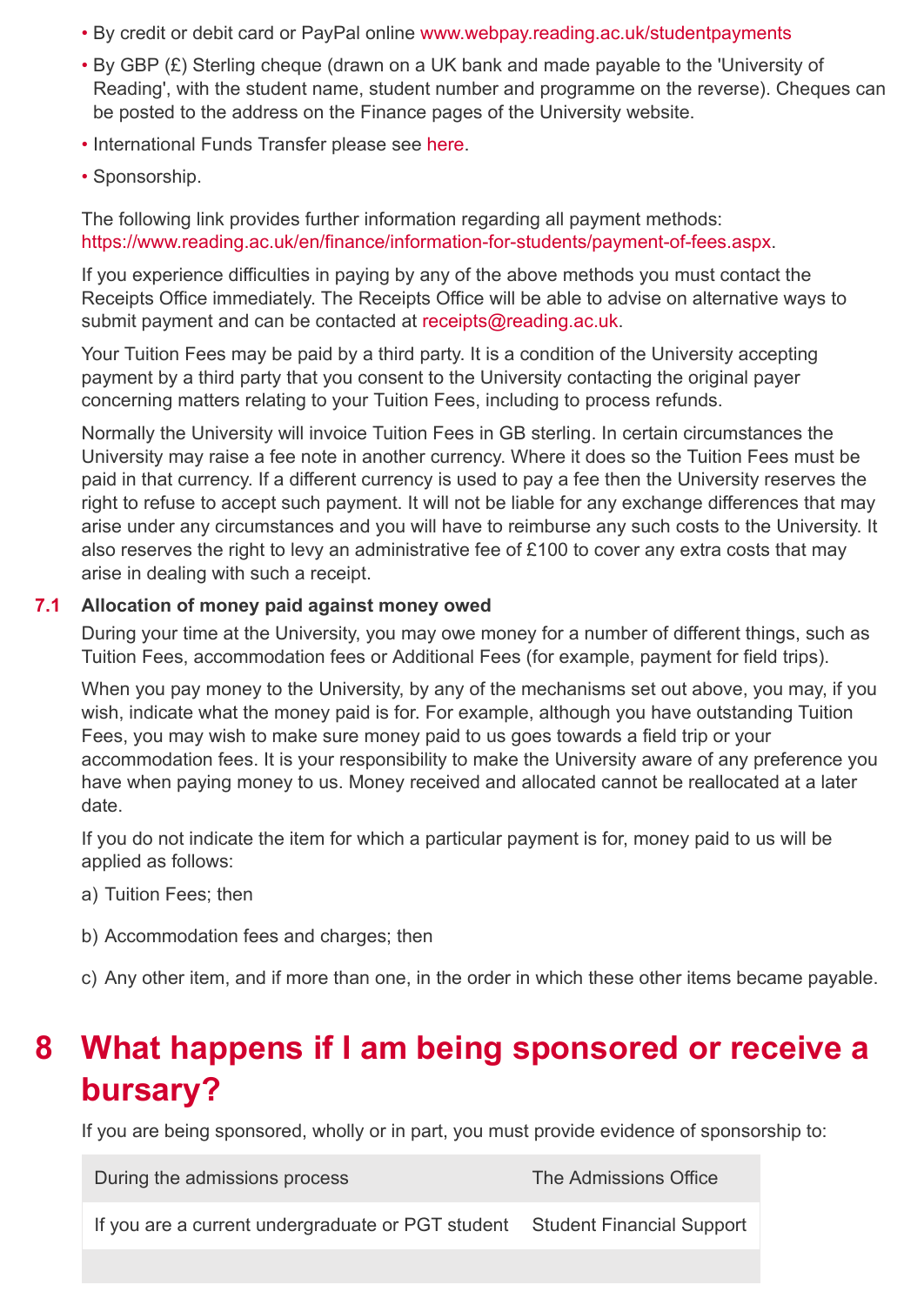This must include the full amount of sponsorship and details of the sponsor. You will not be able to complete registration until the University has received confirmation of sponsorship from your sponsor and this has been approved by the University and/or the Tuition Fees are paid by the student or your sponsor.

If you are entitled to a refund of Tuition Fees or any other monies received by the University, for any reason, sponsorship or bursary amounts will be returned to your sponsor, and not to you, in accordance with the terms of your sponsorship arrangement.

### **What happens if I don't pay my Tuition Fees? 9**

## **You have ultimate liability for the payment of your Tuition Fees.**

#### **Responsibility for payment 9.1**

You remain responsible for the Tuition Fees even where sponsorship agreements have been approved. If a sponsor fails to pay the University for Tuition Fees owed you will be ultimately responsible for any debt accrued.

The University will ultimately always seek to recover Tuition Fees directly from students in cases where payment from other approved sources is not forthcoming.

The only exception to this is for students on programmes directly commissioned by a third party and where the programme enrolment is at the request of an employer. In such circumstances, where sponsorship is withdrawn or payments default, you will be withdrawn from the Programme. A commissioned programme is one where an employer or organisation has contracted the University to supply educational services.

If you or the University withdraws you from your Programme, the amount of the Tuition Fees to be paid or refunded as appropriate is calculated in accordance with the relevant table set out at paragraph 4.1 of this Policy.

#### **Non-payment of Tuition Fees 9.2**

If, for any reason, you are unable to pay your Tuition Fees by the date they are due, you should contact Student Credit Control at [studentcreditcontrol@reading.ac.uk](mailto:studentcreditcontrol@reading.ac.uk) or the Front Office Manager Finance Transactional Services or Head of Transactional Services [here.](http://www.reading.ac.uk/internal/finance/) In cases of genuine difficulty, the University will take reasonable steps to support you, which may include agreement to payment by instalments or another payment plan arrangement. Please note that the University has no obligation to agree alternative arrangements.

The University reserves the right to take appropriate action against students who fail to pay their Tuition Fees, or make satisfactory arrangements to pay in line with the Fees Policy.

On initial default, unless alternative arrangements have been agreed, the University may withdraw your student IT rights or disable your student ID card and any controlled access privileges.

Should you continue to fail to make arrangements to pay your Tuition Fees or should you default in meeting agreed payment terms the University may, at its discretion (and where applicable following the appropriate process):

- not permit you to re-register and/or withdraw you from the programme of study;
- not issue you with a final award certificate;
- not permit you to attend the Graduation Ceremony; and/or
- not be issued with any academic reference.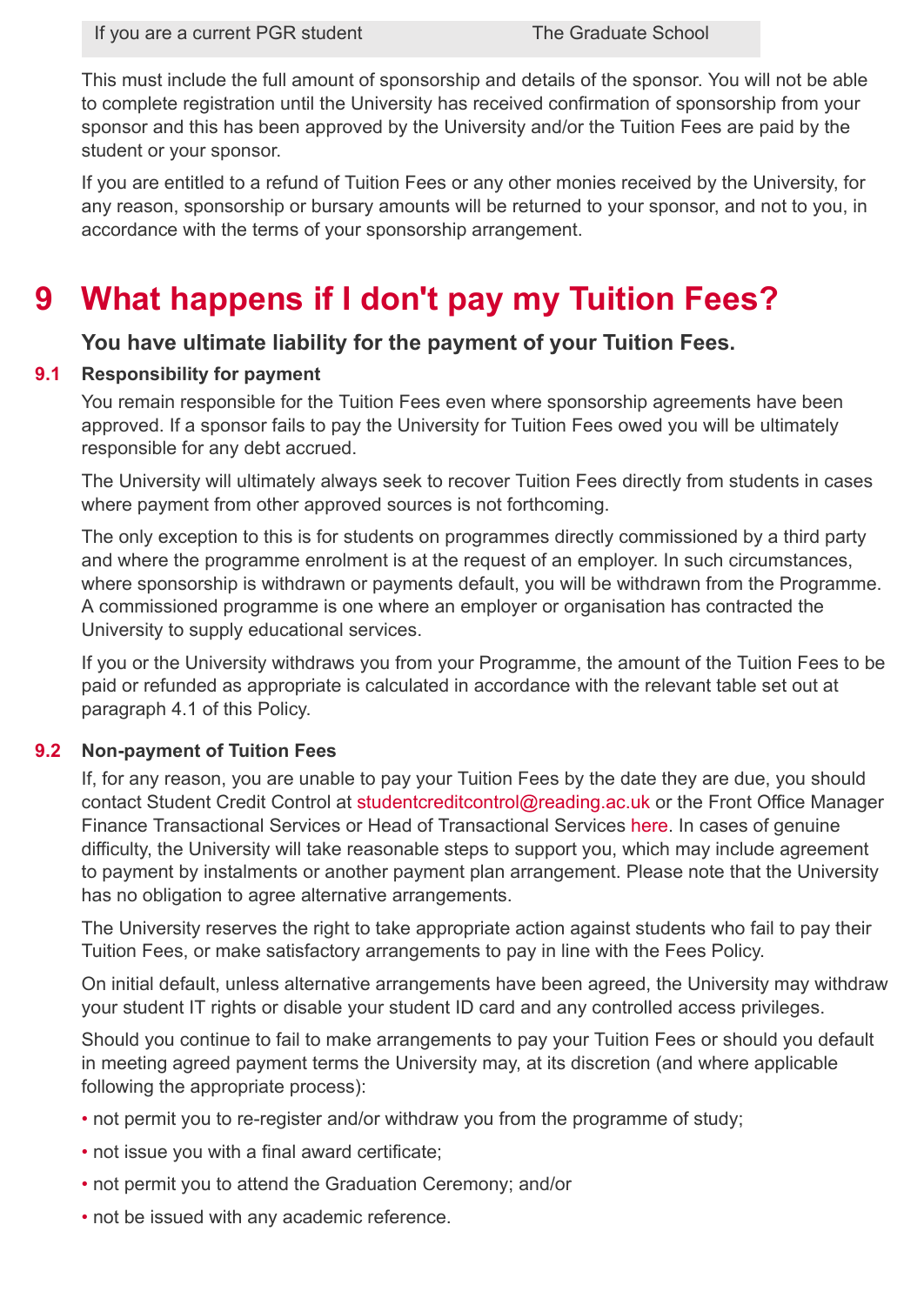This may include legal action to recover unpaid Tuition Fees and/or withdrawal from your Programme.

The University will refer unpaid accounts to legal debt recovery and/or external agencies to pursue payment. The University will also seek recovery of the costs associated with the legal process.

If you are in the UK under a Tier 4/Student Route visa, suspension of or withdrawal from your programme of study will result in the University of Reading notifying UKVI of this.

#### **Charges 9.3**

In addition, the University will charge a late payment administration fee at the following rate at each payment point in which all, or any, of the Tuition Fee remains unpaid.

| If debt less than £1,000               | £40  |
|----------------------------------------|------|
| Debt over £1,000 but less than £10,000 | £70  |
| Debt over £10,000                      | £100 |

The payment point is in week 5 of each term and the late payment charge is applied to outstanding payments at that point. This is the case even if a prior charge has already been applied in preceding terms.

If you do not make payments due to us by the date on which they are due, the University may charge interest on to you on the overdue amount at the rate of 2% a year above the Bank of England base rate from time to time. This interest will accrue on a daily basis from the due date until the date of actual payment of the overdue amount. You must pay us interest together with any overdue amount.

## **10 What do my fees cover?**

## **What do fees cover? 10.1**

Your Tuition Fees cover the provision of tuition for your Programme and of academic, pastoral and other resources made available to you while you are a Student.

You may, as part of your Programme, have to pay some Additional Costs, as descripted in the Terms and Conditions. These are set out in your Programme Specification or, for optional modules, the relevant module description form.

Your Tuition Fees do not cover your accommodation or living costs.

## **Resit Fees 10.2**

If you have taken the original assessment for your programme and are taking a resit, you will be required to pay the appropriate fee. These fees are set out [here](http://www.reading.ac.uk/internal/exams/student/exa-fees.aspx).

However, if you have been granted the status of DNS (deemed not to have sat) as a result of a successful claim for extenuating circumstances, no resit fee will be applied.

## **Postgraduate Taught Students Writing Up Fees 10.3**

Where you have applied for and been granted an extension to the write up of your dissertation, a writing up fee will be applied in accordance with the University's current Fees Table.

## **Additional Terms for PGR students 10.4**

PGR students have some additional terms regarding fees as follows:

a) Extension of research registration period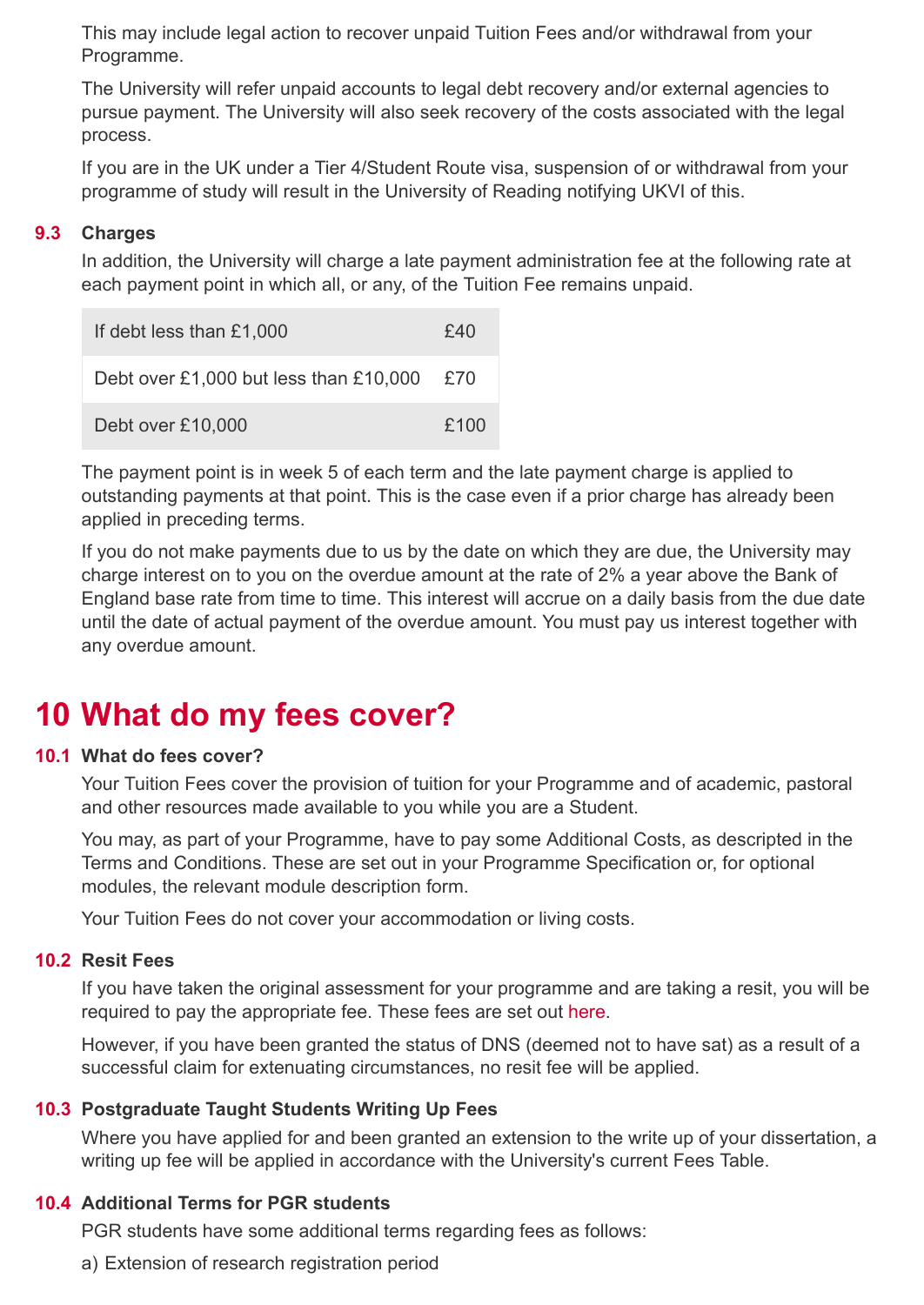In the exceptional case where you have applied for and been granted an extension of your research registration period, you are required to re-enrol on payment of the appropriate fee. You may not re-enrol after your Maximum Registration Date unless this has been formally agreed by the Dean of Postgraduate Research Studies and you have been invited to do so.

b) Research Students' Writing Up/Continuation Fees

If you have passed your Minimum Registration Period and are considered to be "writing up" then the Continuation Fee will be payable thereafter.

Your School/Department will determine whether you qualify for the Continuation Fee based on whether you have passed the Minimum Registration Period and whether you are writing-up your thesis.

To find further information about the Continuation Fee please see Fees beyond the Minimum [Registration Period at www.reading.ac.uk/graduateschool/currentstudents/gs](http://www.reading.ac.uk/graduateschool/currentstudents/gs-feescontinuing.aspx)feescontinuing.aspx

c) Research Examination Period and Re-examination Fees

Tuition Fees for PhD students cease to be due from the point of submission of the thesis to the Examinations Office in accordance with the University's rules on submission. An appropriate refund of the Continuation Fee may be payable depending upon the timing of the thesis submission. For further information please see Fees beyond the Minimum Registration Period at [www.reading.ac.uk/graduateschool/currentstudents/gs-feescontinuing.aspx](http://www.reading.ac.uk/graduateschool/currentstudents/gs-feescontinuing.aspx)

Following your viva voce examination you may be required to:

- undertake Major or Minor Amendments. In these cases you are not required to pay a resubmission fee.
- resubmit following a Failure within a further 3 years (and be fully re-examined). In this case you are required to pay a re-examination fee.

## **Placement and Study Abroad years 10.5**

You will be required to pay 15% of the total annual Tuition Fee whilst on your placement year.

## **When might my fees be refunded? How do I apply 11 for a refund?**

## **Refunds on suspension or withdrawal 11.1**

Refunds of Tuition Fees as a result of suspension or withdrawal from the University will be determined and calculated in accordance with the tables set out at paragraph 4.1 of this Policy.

Payment of a refund in these circumstances is dependent upon you following the correct procedure for suspension or withdrawal. The University is not liable for you failing to follow the correct procedure in this regard.

The University will deduct the value of any scholarship or bursary paid to you from any refund.

A refund in excess of the prescribed levels will only be considered if a withdrawal or suspension is due to serious and unforeseen exceptional circumstances. In such circumstances you should seek advice from a member of the Student Support Centre.

## **Changes by the University 11.2**

If the University cancels an award or compulsory module meaning you are prevented from completing that award or compulsory module, you will receive an automatic full reduction of Tuition Fees for the relevant award or compulsory module.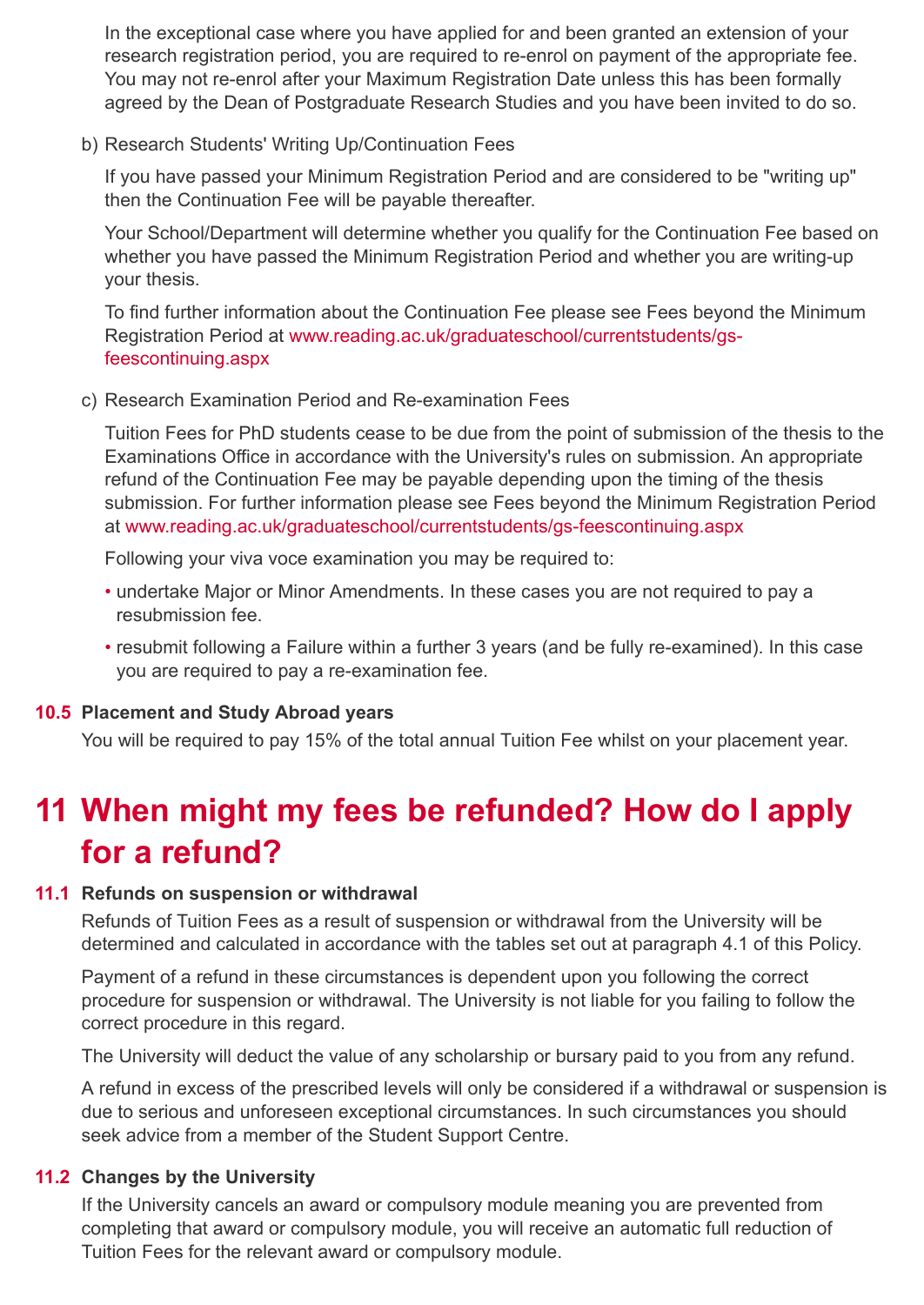## **You do not meet the terms of your offer 11.3**

If you do not meet the terms of the offer made to you, or you do not get the visa you need to study at the University, and you have already paid some or all of the Tuition Fee, the University will refund Tuition Fees already paid.

## **Method of repayment 11.4**

Refunds will only be made via the method and account used for the original payment. As such, if someone else has paid your Tuition Fees, the refund will be made to that person or organisation. Refunds will not be made in cash.

Refunds will be made as quickly as reasonably possible.

## 11.5 Circumstances in which refunds are not due

There is no refund available of non-refundable deposits.

There is no reduction or refund available if the duration of a module is one teaching block (normally 15 weeks or less) and withdrawal takes place after the official start date of the module.

There is no reduction or refund available in respect of module(s) where the credit has been awarded, or recommended, following the completion of the process of assessing a claim for Accredited Prior Experiential Learning (RP(E)L).

The University does not refund monies to students that they have not paid but that are accounted for on the student record in the form of fee reductions, scholarships or bursaries.

## **12 Do I have to pay a deposit?**

- **12.1** You may be required to pay a deposit of up to £1,000 (unless an exemption listed at sub paragraph (b) beneath applies) if you are:
	- an International postgraduate taught student at the University (including the Henley Business School); or
	- a Home postgraduate taught student in the Henley Business School; or
	- a student undertaking the International Foundation Programme.

You will be required to pay a deposit of £500 if you are:

- studying on the University's Pre-sessional English programme.
- studying on the University's Physician Associate programme.

If you are required to pay a deposit, this will be indicated on your offer letter. Payment of the deposit is a condition of acceptance. It is also a requirement for students requiring a Tier 4/Student Route visa in order to be issued with a Confirmation of Acceptance for Studies (CAS).

The balance of the first instalment of your Tuition Fees is payable at enrolment.

a) Is my deposit refundable?

Deposits are non-refundable, unless:

- you fail to meet the conditions of your offer;
- you are unable to be issued with a visa; or
- you decide to cancel your contract with the University within 14 days of the later of your acceptance of the offer or the University receiving the deposit monies;
- or as otherwise set out in your relevant Deposit Terms and Conditions.
- b) Am I exempt from paying a deposit?